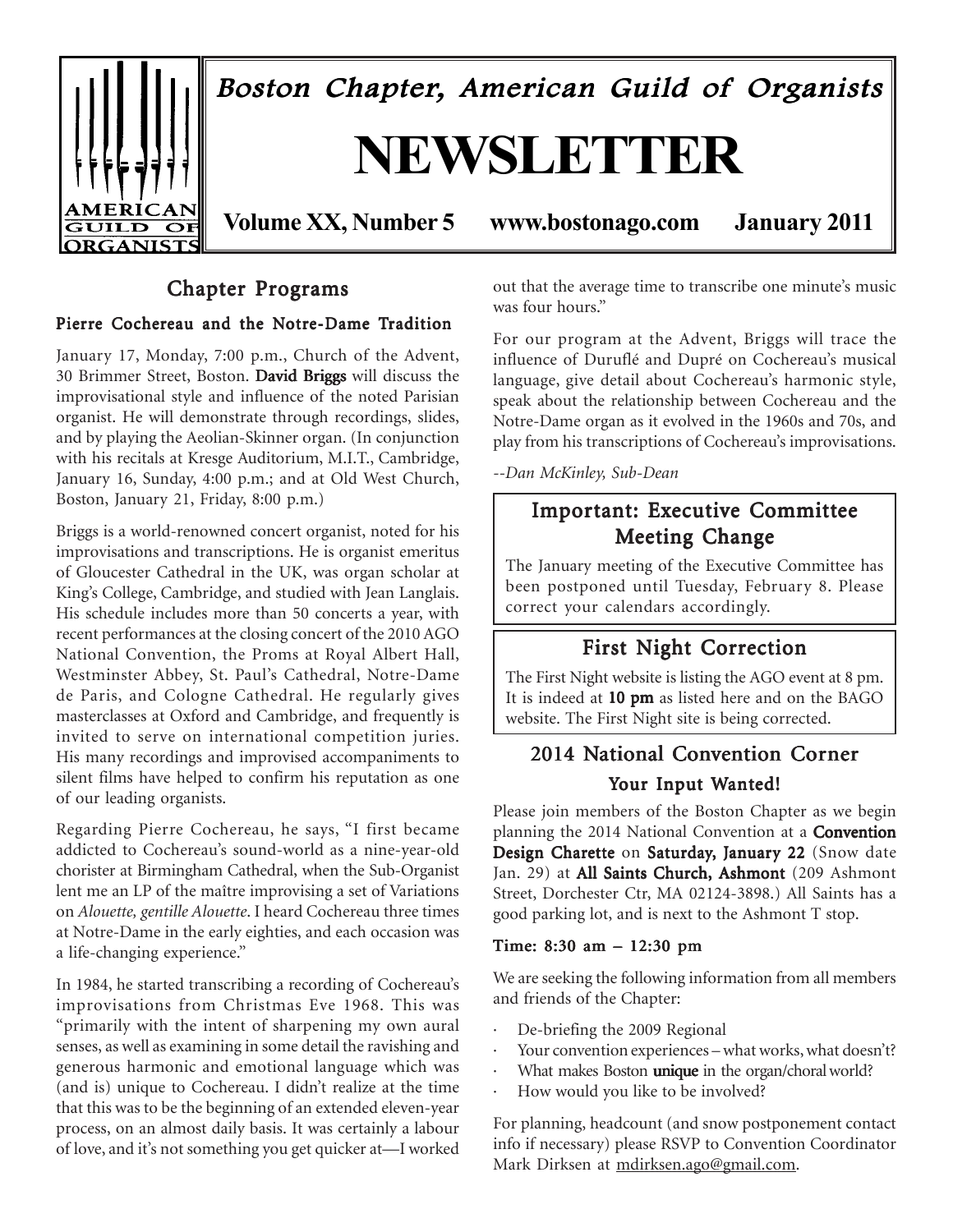# Dean's Message

As I write this, it's mid December and I'm experiencing my annual bout of "Bah! Humbug!" syndrome. Symptoms include:

*Fear & Doubt:* "Are we ever going to get this cantata ready in time?"

*Impatience: "*Where were they in November, when we were learning the notes?"

*Self-righteousness*: "The great Advent hymns are more inspiring than those silly old carols!

*Irritability:* "If I hear one more person say how exhausted they are from weekend Christmas parties, I'll scream!"

S*elf-pity*: "I haven't been 'home for the holidays' in 25 years!"

*Weight gain*: "I'm so stressed and deprived that I deserve a big bowl of JP Licks."

However, by the time you read this message, I'll be happy and healthy again. Antidotes include:

The 11th-hour rally, when choristers pull yet another rabbit out of their choir robes

The sight of choir members' faces as hearts are connected to the music

The WGBH live broadcast from King's College, Cambridge

The last verse of Sir David Willcocks' harmonization of "Adeste Fideles"

The *a cappella* verses of "Silent Night"

The homecoming of Jr. Choir alumni, now fully grown (how quickly 25 years can pass)

Three Kings Festivities and warm, sunny days in Puerto Rico in early January

On second thought, perhaps I don't have "Bah! Humbug!" syndrome. Maybe it's continuing symptoms of the Organ Bug bites I got as a teenager. And maybe the symptoms aren't that intolerable, and the cure is pretty darned good. Besides, this line of work can't be worse than working Retail or Customer Service at Christmas time. Actually, I think I'd better count my blessings.

Happy 2011 to you all!

*- Vickie Wagner, Dean*

# **Executive Committee Meetings**

7-9 pm, Church of the Advent, 30 Brimmer St, Boston. Charles MBTA Tuesday, February 8 Tuesday, March 1 Monday, June 6 Executive committee meetings are open to all Chapter members.

Newsletter of the Boston Chapter, American Guild of Organists Published 10 times a year, September-June.

Mailed at standard mail rates from Boston MA. Boston Chapter/AGO c/o Timothy Hughes, Membership Secretary 247 Washington St #24, Winchester MA 01890. Copyright © 2011, Boston Chapter, American Guild of Organists

# *Boston Chapter AGO Officers 2010-2011*

| Dean<br>$vwa$ g(a)aol.com                                         | Victoria Wagner<br>617-522-0510                |
|-------------------------------------------------------------------|------------------------------------------------|
| Sub-Dean<br>dan.mckinley@ctr-anglican.org 978-774-3163            | Dan McKinley                                   |
| Treasurer<br>kbhartung@aol.com                                    | Kirk Hartung<br>508-820-3440                   |
| <b>Assistant Treasurer</b><br>JDavid3537@aol.com                  | Joel Davidson<br>617-319-9615                  |
| <b>Broadcasts</b><br>emsteinmetz@verizon.net                      | Martin Steinmetz<br>781-235-9472               |
| Chaplain                                                          | Rev. Todd Miller<br>617-527-2790               |
| Competitions<br>dgb137@mac.com                                    | David Baker<br>617-367-4260                    |
| Examinations<br>glenngoda1545@aol.com                             | Glenn Goda<br>617-442-7079                     |
| Library<br>owenbar@juno.com                                       | Barbara Owen<br>978-465-2068                   |
| Membership Secretary<br>thughes $56@$ comcast.net                 | Timothy Hughes<br>781-369-1905                 |
| Membership Committee<br>jlgreen@green-associates.com 617-482-3044 | Judy Green                                     |
| Newsletter<br>swist@comcast.net                                   | Jim Swist<br>781-799-0286                      |
| Organ Advisory<br>smhill42ne@earthlink.net                        | Richard Hill<br>508-238-6081                   |
| Placement<br>janet.hunt@sjs.edu                                   | Janet Hunt<br>617-202-5241                     |
| Professional Development<br>$\text{cthigbe}(a)$ aol.com           | Charlene Higbe<br>617-495-4518                 |
| Recording Secretary<br>nstpe@hotmail.com                          | Nancy Timmerman<br>617-266-2595                |
| Registrar<br>lmark.slawson@gmail.com                              | Mark Slawson<br>617-835-5189                   |
| <i>SPAC</i><br>emsteinmetz@verizon.net                            | Martin Steinmetz<br>781-235-9472               |
| <b>Substitutes</b><br>jtlawton@mac.com                            | Joshua T. Lawton<br>617-926-1042               |
| YOI<br>cvmswillie@comcast.net                                     | Mary Sue Willie<br>978-369-2363                |
| sbudwey@hotmail.com                                               | Stephanie Budwey                               |
| Auditors<br>rrbunbury@aol.com                                     | Richard Bunbury<br>617-596-6792<br>Terry Halco |
| <u>terryhalco@gmail.com</u>                                       | 617-491-0766                                   |
| Region I Councillor<br>elg@bradygrossman.com                      | E. Lary Grossman<br>413-247-9426               |
| District Convener<br>rbrownel@capecod.net                         | Robert Browne<br>508-432-7238                  |
| Webmaster<br>marknelson@cbfisk.com                                | Mark Nelson<br>978-283-1909                    |
|                                                                   |                                                |

#### *Executive Committee*

Mark Dwyer, Laura Jensen, Glenn Goda, Mark Nelson, Kathleen Adams, R. Harrison Kelton, Christian Lane, Nadia Stevens, Susan DeSelms, Elisabeth (Buffy) Gray, Carole Lawton, David Tierney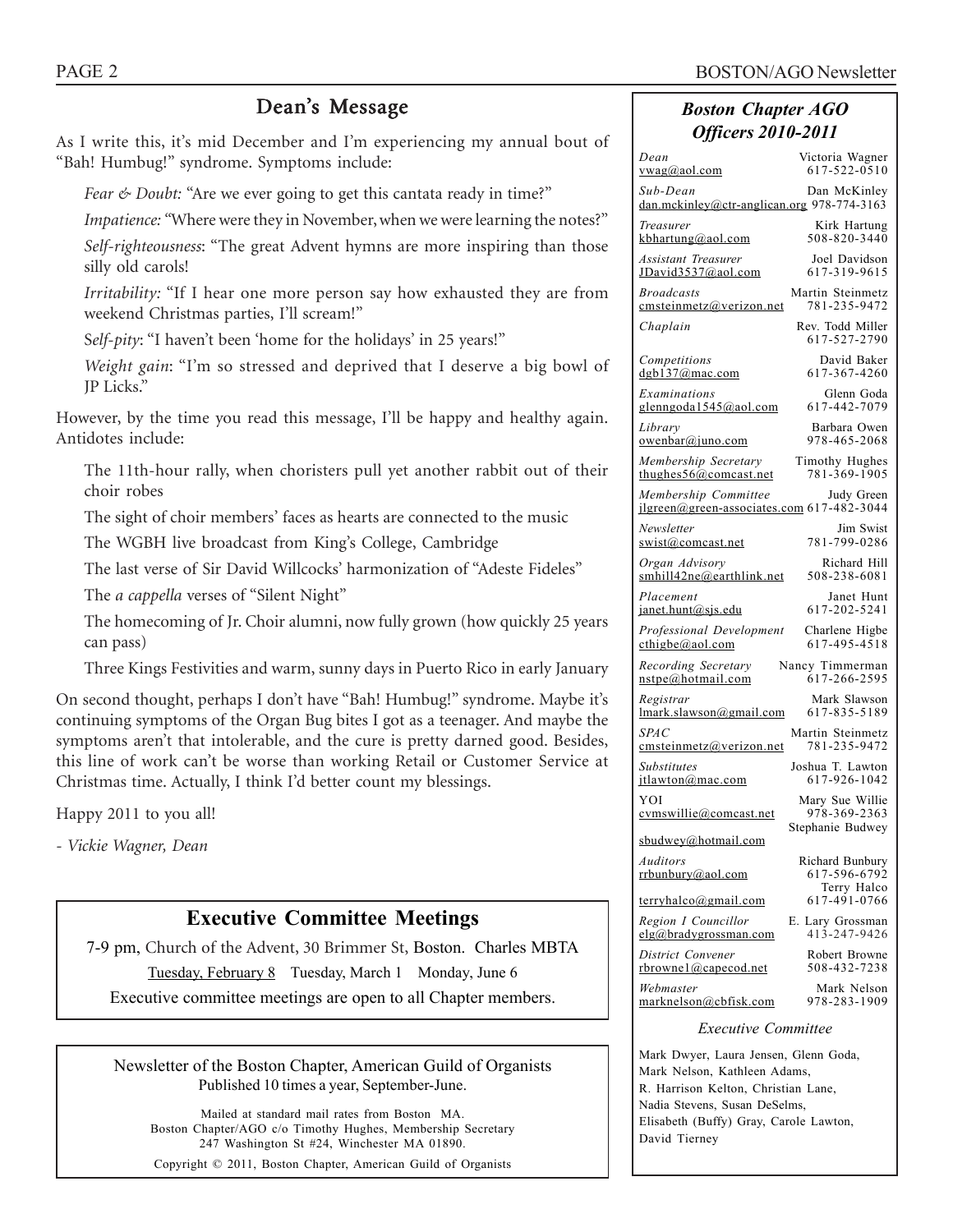# The Organ Library's Bible

Over the many months (years, in fact) that it required to catalogue all of the music in the Organ Library—now about 40,000 items—an indispensable guide to composers and their works was (and continues to be) John Henderson's *A Directory of Composers for Organ*, now in its third edition (2005). A few words can hardly offer an idea of the contents of this comprehensive guide of a thousand pages. The *Directory* identifies 17,000 composers, each entry including a brief biographical sketch and a listing of works composed for organ or harmonium along with publication dates and publishers. (The latter—1,400 in all—are catalogued in two appendices with contact details: postal address, telephone, e-mail.

The dozen appendices are important contributions, filled with fascinating and curious details, to the history of organ literature and its performance. One appendix lists all the *titulaires* of the churches of Paris—as early as the sixteenth century in the case of St.-Denis. Another furnishes a list of all the works of Bach correlated with modern editions.

Twenty-five pages of this large-format book are devoted to the music played on organ recitals in the United Kingdom between 1880 and 1930, a survey of 17,000 recitals (sacred and secular venues) on which were played 123,000 pieces of music. Bach, with over 10,000 performances, ranks far ahead of his nearest competitors, Mendelssohn and Guilmant. Henderson's analyses of programs reveal a sudden upsurge of interest in Bach's chorale-based pieces during the 1920s. Much can be gleaned about musical taste from the lists of works and accompanying statistics.

Both serious organists and churches with ambitious music programs should have this book on their shelves. More can be learned about it by visiting the book's website (www.organcomposers.com). In this country it is offered for sale by National Headquarters and the Organ Historical Society.

*—Joseph Dyer*

# Those Who Are Not With Us

As we moved through the holiday season and approached the end of the year, there were many opportunities to think of those separated from us by illness, weather, age, war, distance, or death. These are important moments in all our relationships.

Now that the new year is dawning, I ask you to add the word "yet"—" Those who are not with us *yet.*" Think of the excitement at the possibility of new friends, new colleagues, new neighbors, new musicians. Imagine what ideas, support, and happiness they could bring into your life.

Remember the emphasis on the work of part-time musicians by the National AGO, and take this seriously at the local level. Think of church musicians who are not *yet* members of the AGO, and invite them to attend an upcoming event with you. Get to know other musicians who are not *yet* AGO members and encourage them to become part of the Guild.

It's not always easy to move out of our familiar circles. Take the challenge and add another New Year's resolution to your list: Invite a non-AGO member to join you at an AGO event, and do everything you can to make that potential new member feel welcome and included in the group. People respond to people more than to posters, e-mails, or tweets, and we are the people who need to be in touch with those who are not *yet* with us.

*—Charlene Higbe, Chair - Professional Development Committee*

# American Choral Directors Association Workshop in Lexington

Steven Russell, President of the New Jersey Choral Consortium, and a member of the AGO, is giving a workshop in Lexington, MA on Saturday, February 12 from 10 -1. The subject is the physical, mental, and spiritual health of choral conductors. The workshop is open to any kind of conductor, choral or not, ACDA member or not. Anyone in any sort of physical shape is most welcome to attend. The workshop will involve yoga, breathing, meditation, chanting, and an exploration of ethics concerning how we treat our singers and our colleagues.

Bring a yoga mat (available in the fitness section of many discount stores), a towel, and a desire to breathe deeply, focus attention, and explore the relationship to self, colleagues, and singers.

First Baptist Church 1580 Massachusetts Avenue Lexington, MA 02420

Cost is \$20. Pre-registration preferred. Email: hemiola@optonline.net. Also see www.stevenarussell.com

FREE Hammond Organ excellent condition model number L-102. 48 years old and beautiful.

Please call 978 535 5323 ask for Howard.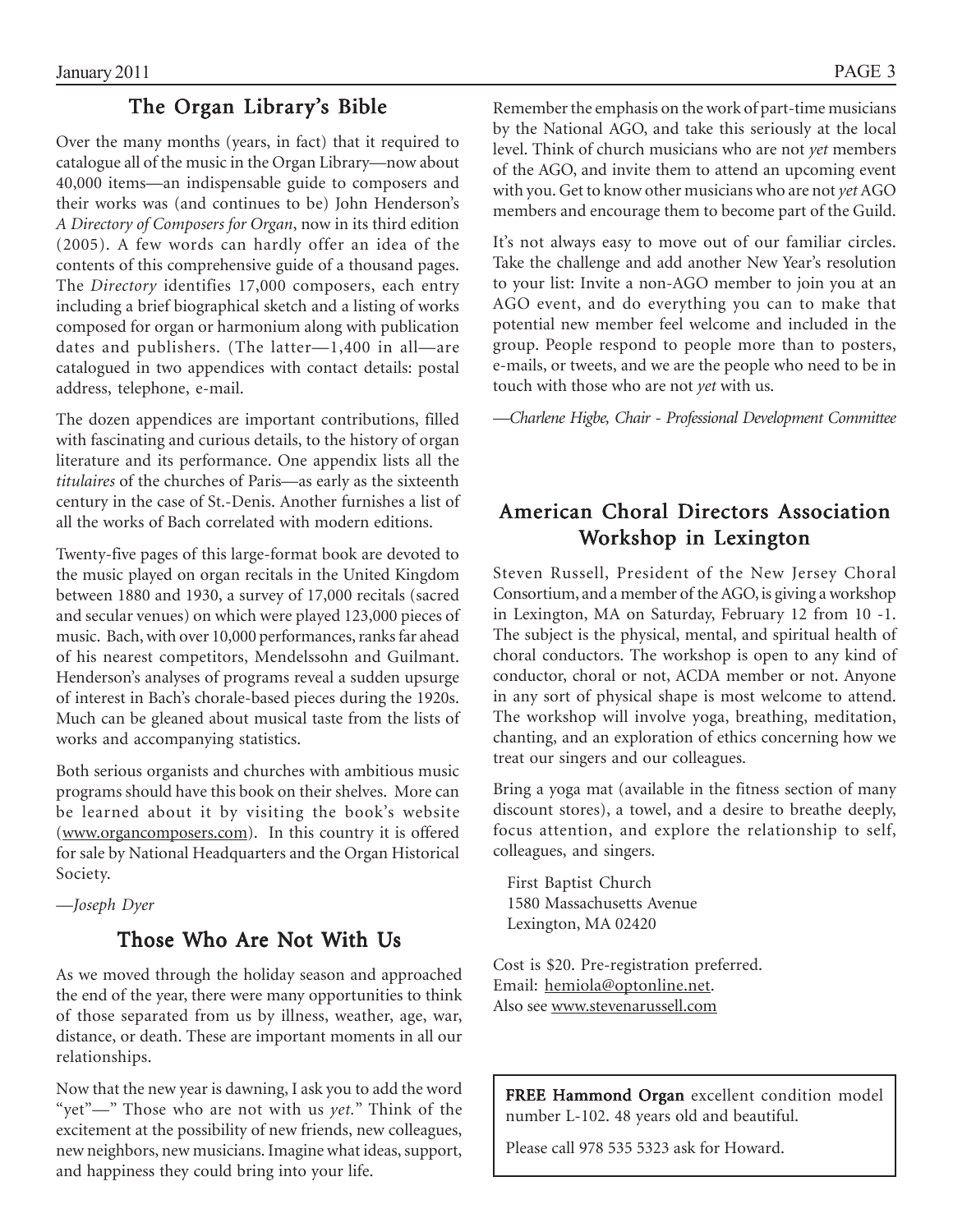# BAGO 2011 Organ Playing Competition

Every other year, the Boston Chapter sponsors a chapter organ playing competition for competitors under 24 years of age as of August 1 of the year in which they compete. It is a part of the AGO/Quimby Regional Competitions, which are made possible by a generous grant from Michael Quimby, President, Quimby Pipe Organs, Inc.

The competition for 2011 is scheduled to take place on April 2, 2011. A location has been selected but is not being disclosed as yet since the final location will depend on who the competitors are.

As competition coordinator, I encourage any Chapter member young enough to compete to do so, and/or to encourage any of your students or other young people to compete. Guild membership is not required in order to compete. I have coordinated the competitions for several years now, and it is always exciting to see and hear exceptional young talent performing. I hope that all Chapter members will put this on their calendars and be there to encourage the competitors. Winner of the chapter competition will go on to compete at the regional level against winners from other chapters in our region. The regional competitions will be in Morristown, New Jersey, in July, 2011.

There is a \$50 application fee to participate. Applications must be postmarked no later than January 21, 2011, so time is short. Rules and repertoire requirements are available on the Guild's website.

Any questions may be directed to the undersigned. I look forward to an exciting competition!

*—David Baker, dgb137@mac.com*

# YOI Auditions

The Young Organists Initiative announces its annual auditions. Please contact Mary Sue Willie (cvmswillie@comcast.net) or Stephanie Budwey (sbudwey@hotmail.com) for more information. Applicants may audition on piano or organ to receive 10 free lessons, an 18 month membership in the AGO, and a gift certificate to a music store. Please supply all the information requested below and send to:

*Mary Sue Willie 41 Hillcrest Road Concord, MA 01742*

*Fax: 978 371-1529 E-mail: cvmswillie@comcast.net*

- Student's name
- Parent (or legal guardian)
- Postal address
- Telephone and e-mail
- Student's date of birth and grade in school
- Years of study in Organ, in Piano, or other instrument
- Primary music/instrument teacher's name
- Teacher's telephone number
- Audition Instrument (*Organ* or *Piano*)
- Works to be performed (please include both composer and title of piece)
- Why do you want to study the organ?
- How did you hear about the scholarship auditions?
- Have you attended any of the "YOI" activities in the past? If so, please elaborate:

*Auditions will be held at Christ Church Cambridge, Zero Garden Street around the corner from the Harvard Square 'T' Station and directly across from the Cambridge Common. The auditions will be held on Saturday, February 5, 2011 and should not take more than one and a half to two hours.*

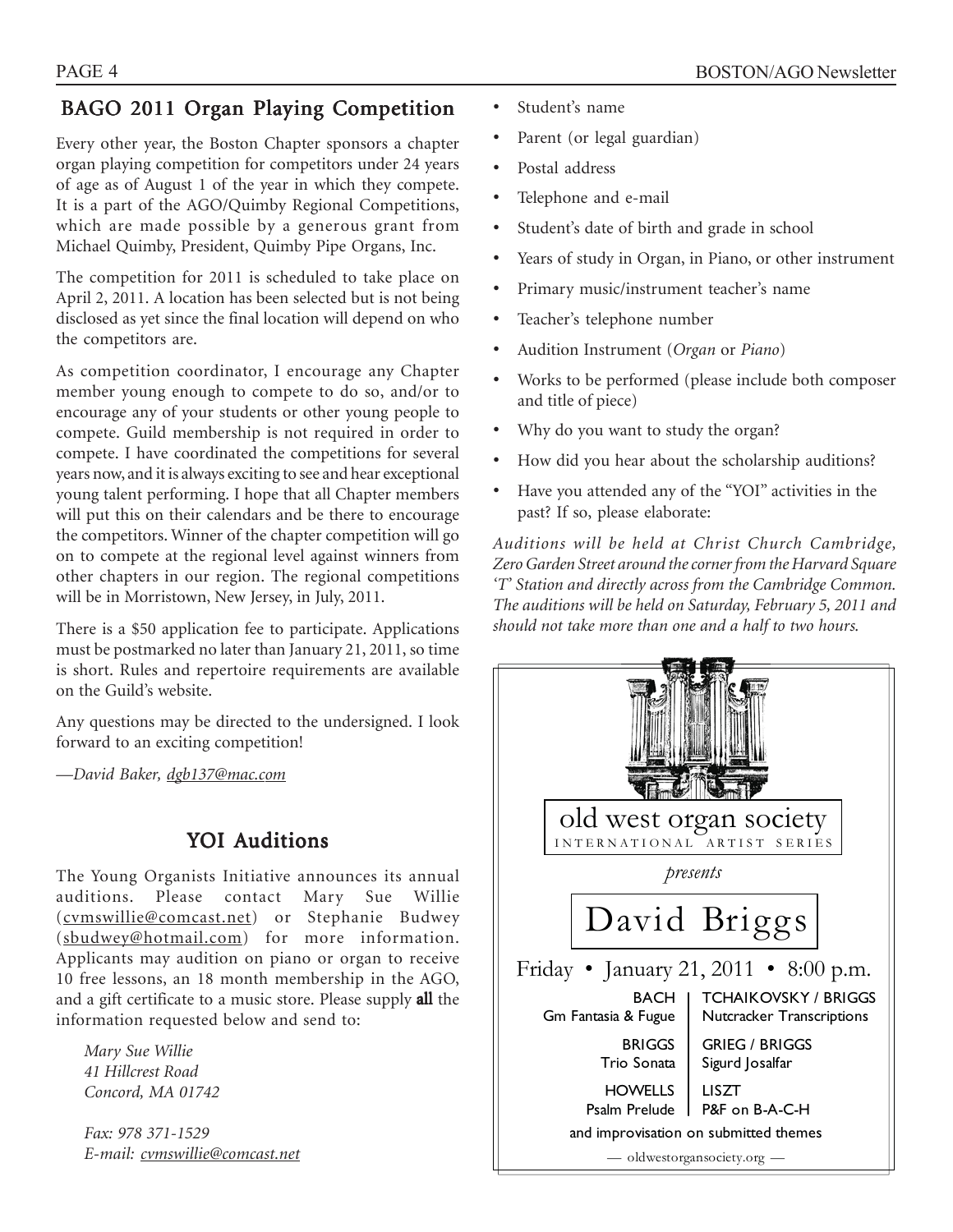# Mini-convention XIII Saturday, February 26, 2011

# Sponsored by **THE MERRIMACK VALLEY CHAPTER, A.G.O.**

Mini-Convention No. 13 is coming soon, and this will be *lucky* 13! We look forward to seeing a lot of familiar faces and some new ones too, so invite a friend, student, or the new organist in town. We have another interesting and varied lineup for you again this year, based on suggestions by former attendees and our chapter members. **Spectrum Music** will be back with a large selection of organ and choral scores. Attendees are welcome to also bring "pre-owned" music, books and CDs for our Scholarship Fund flea market table. **The Party Connection** of Methuen will be providing a delicious catered lunch, and there will be time for socializing and browsing. Here's the schedule (*bring it with you!*):

|  | $8:30 - 9:00$ Coffee and Registration                                                      |
|--|--------------------------------------------------------------------------------------------|
|  | 9:00 – 9:45 Anthem Reading led by MVAGO members.                                           |
|  | 10:00 - 10:45 Lee Leach: "Carillons: A Carillonneur's Perspective on Playing Church Bells" |
|  | 11:00 – 11:45 Andrew Shenton: "The Organ Music of Liszt, Large and Small"                  |
|  | 12:00 Noon Lunch, Conversation and Browsing                                                |
|  | 1:30 – 2:15 David Carrier: "Spicing up Your Choral Rehearsals"                             |
|  | 2:30 - 3:15 Nelson and Beverly Pease: "An Introduction to Reed Organs"                     |

The 2011 Mini-Convention will again be held at **First Calvary Baptist Church**, at the intersection of Route 125 and Massachusetts Ave. in North Andover (same location as last year). From I-495 take Exit 43 (Massachusetts Ave. – North Andover); follow Mass. Ave. south about two miles, past one traffic light, until you see another traffic light ahead (Rte. 125). The church is a modern building on the left, just before the intersection, and entrance to the large parking lot is just before you get to the church.

Mindful of the present recession and its possible effects on many of you, we are *still* keeping the cost the same as in the past few years. Full day is still \$48.00, and either a morning or afternoon half-day session is \$32.00. Lunch is included in all registrations, whether full-day or half-day. Students with appropriate i.d. may take \$10.00 off the cost. *PRE-REGISTRATION IS REQUIRED.* To register, cut and complete the form below, enclose a check or money order payable to *MVAGO Mini-Convention* and mail to Ruth Bowers, Registrar, 25 Pine Road, Beverly, MA 01915-3729, by February 21, 2011.

Membership in the American Guild of Organists is not required for attendance at this Mini-Convention. Please photocopy and pass this flyer around to your colleagues, friends, and *especially* students. If you have any questions, please call or e-mail Barbara Owen (978-465-2068; owenbar@juno.com) or Ruth Bowers (978-922-8137; Ruth.Bowers@comcast.net).

| E-Mail $\qquad \qquad \qquad$                       |
|-----------------------------------------------------|
| All Day Morning only Afternoon only Amount enclosed |
|                                                     |

**Detach and mail this form with your registration fee to Ruth H. Bowers, 25 Pine Road, Beverly, MA 01915-3729 before February 21, 2011.**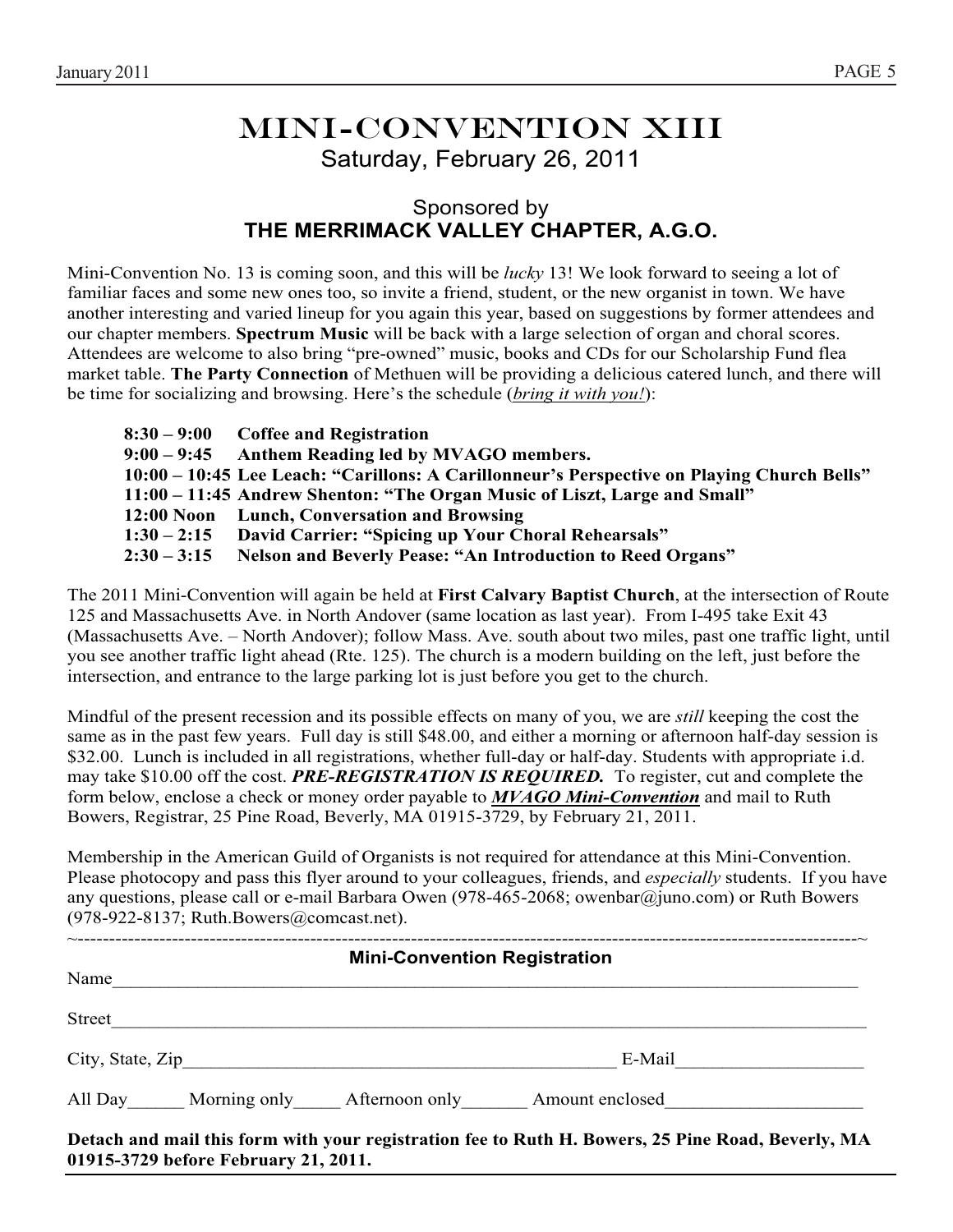# AGO Boston Chapter Substitute List

**UPDATED December 2010** 

| Available<br>Sundays? | Name                        | Phone                              | E-mail                                | From/Driving radius          | Denominations<br>Comfortable w/ | Available<br>as Interim? |
|-----------------------|-----------------------------|------------------------------------|---------------------------------------|------------------------------|---------------------------------|--------------------------|
| $\rm No$              | BROMS, Edward A.            | 617.548.3974                       | ebroms@diomass.org                    | New England                  | ALL                             | No                       |
| No                    | BUDWEY, Stephanie           | 508.245.2758 (c)                   | sbudwey@hotmail.com                   | Boston $+50$ mi.             | ALL but T                       | No                       |
| No                    | CARSON, Laurence            | 617.451.0822 (h), 781.235.0034 (w) | laurence.carson2@verizon.net          | Boston                       | ALL                             |                          |
| No                    | GALIÉ, Kevin                | 617.427.2342                       | KevinJNGalie@gmail.com                | Eastern MA                   | ALL                             | Yes                      |
| $\rm No$              | GODA, Glenn                 | 617.442.7079 (h), 617.445.2600 (w) | glenngoda1545@aol.com                 | Roxbury                      | <b>ALL</b>                      |                          |
| $\rm No$              | HENRY, Colleen              | 781.305.3565 (h), 339.368.0442 (c) | cbhkeys@yahoo.com                     | Boston + $25$ mi.            | <b>ALL</b>                      | No                       |
| No                    | HUENNEKE, Eric              | 617.576.1331                       | organ777@juno.com                     | Cambridge                    | <b>ALL</b>                      |                          |
| No                    | LAMOUREUX, Daniel           | 617.232.1345                       | dlamour@comcast.net                   | Brookline + 50 mi.           | <b>ALL</b>                      | No                       |
| No                    | PAGETT, John                | 603.578.0262                       | johnpagett@verizon.net                | Northern Mass./Southern NH   | <b>ALL</b>                      | No                       |
| $\rm No$              | PATCHEL, Steven             | 617.697.5123                       | SteveP7@aol.com                       | Boston                       | <b>ALL</b>                      |                          |
| No                    | REGESTEIN, Lois             | 617.739.1340                       | lois.r@att.net                        | Mission Hill                 | <b>ALL</b>                      |                          |
| No                    | RIDGWAY, Lee                | 617.436.1193                       | ridgway@mit.edu                       | Boston $+45$ mi.             | <b>ALL</b>                      | N <sub>0</sub>           |
| No                    | SEAMAN, Craig               | 978.390.4680 (c), 978.640.0101 (h) | craig.seaman@comcast.net              | Tewksbury                    | <b>ALL</b>                      | No                       |
| $\rm No$              | TOEPPNER, Lois Z.           | 508.366.0509 (h), 978.376.4036 (c) | toeppner4@charter.net                 | Sudbury/Westborough          | <b>ALL</b>                      |                          |
| $\rm No$              | WITTE, Douglas              | 617.242.0589                       | dnwitte@hotmail.com                   | <b>MBTA</b>                  | E, P                            | No                       |
| P.M. only             | ALCOMBRIGHT, Matthew        | 413.652.1348                       | matt.alcombright@gmail.com            | Boston + $30$ mi.            | RC                              | Yes                      |
| P.M. only             | <b>BERMANI</b> . Eric       | 508.876.9911                       | StCatherinemusic@aol.com              | New England                  | <b>ALL</b>                      |                          |
| P.M. only             | HOGAN, Christine            | 978.440.8756 (h), 617.834.8146 (c) | christine@hogans.org                  | Sudbury/Boston all pts W     | <b>ALL</b>                      |                          |
| P.M. only             | LANE, Christian             | 917.575.4113                       | christian.lane@m                      | Cambridge                    | ALL                             |                          |
| After 11am            | OLBASH, Michael J.          | 617.275.8129                       | olbash@post.harvard.edu               | Boston/RI                    | <b>ALL</b>                      |                          |
| P.M. only             | SANTINI, Brandon            | 781.331.0930                       |                                       | Weymouth                     | ALL (pref RC)                   | Yes                      |
| P.M. only             | SARGEANT, George A.         | 978.579.9921 (h), 508.667.4137 (c) | gasorg@fastmail.net                   | New England                  | <b>ALL</b>                      | No                       |
| Yes                   | ABEL, Carol                 | 781.254.9029                       | mimigramory@verizon.net               | Wellesley                    | <b>ALL</b>                      | Yes                      |
| Yes                   | AUNER, Edith                | 617.909.3842 (c), 781.777.2376 (h) | Edith.Auner@tufts.edu                 | $Medford + 10 mi.$ preferred | E/open to others                | No                       |
| Yes                   | <b>BULL</b> , Charles       | 978.264.1972                       | chrbull2855@comcast.net               | $Action + 15 mi$ .           | ALL                             | Yes                      |
| Yes                   | CHILTON, Ginny              | 540.333.1176                       | ginny.chilton@gmail.com               | Boston                       | <b>ALL</b>                      | Yes                      |
| Yes                   | COOMAN, Carson              | 617.285.2577                       | carson@carsoncooman.com               | Cambridge/Boston             | <b>ALL</b>                      | Yes                      |
| Yes                   | COVELL, Wendy               | 617.731.3726                       | wendycove@verizon.net                 | <b>MBTA</b> from Boston      | <b>ALL</b>                      | $\overline{No}$          |
| Yes                   | DeCUSATI, Claire            | 781.582.8722 (h), 781.291.9188 (c) | decusati@verizon.net                  | Greater Boston, pts S & W    | ALL                             | Yes                      |
| Yes                   | DUERR, Cheryl               | 781.860.8893                       | clduerr@verizon.net                   | Greater Boston               | <b>ALL</b>                      | Yes                      |
| Yes                   | DUGAS, Neil                 | 617.661.2061                       | n-dugas@comcast.net                   | Boston $+40$ mi.             | <b>ALL</b>                      | No                       |
| Yes                   | FANTASIA, Philip            | 508.359.4634                       | pmfantasia@mindspring.com             | Medfield                     | <b>ALL</b>                      |                          |
| Yes                   | FLUMMERFELT, Jane           | 781.734.0327 (h), 617.875.9310 (c) | i.flummerfelt@comcast.net             | Unrestricted driving radius  | <b>ALL</b>                      | Yes                      |
| Yes                   | FLYNN, Greg                 | 617.730.9377                       | grgrflynn@gmail.com                   | <b>Boston</b>                | <b>ALL</b>                      | Yes                      |
| Yes                   | FRENCH, Diane               | 508.309.4876                       | dafrsf@earthlink.net                  | Ashland/Framingham+30 mi.    | ALL                             | Yes                      |
| Yes                   | FUNG, Teresa                | 781.575.0408                       | fung@simmons.edu                      | Canton                       | <b>ALL</b>                      | Yes                      |
| Yes                   | GAARD, Sheldon              | 207.242.3412 (c)                   | the harpistetc@msn.com                | New England                  | <b>ALL</b>                      | Yes                      |
| Yes                   | GRUNDEEN, Paulette          | 978.623.7031 (h), 978.806.5244 (c) | pgrundeen@gmail.com                   | Andover + 40 mi.             | <b>ALL</b>                      | Yes                      |
| Yes                   | GUSTAFSON, Karin J.         | 508.879.7262                       | KJGustafson@verizon.net               | W&S of Boston                | P, E, L                         |                          |
| Yes                   | GUZASKY, G. Fredrick        | 781.420.6880                       | fredboston@msn.com                    | Boston $+50$ mi.             | ALL                             | Yes                      |
| Yes                   | HALCO, Terry                | 617.491.0766                       | terryhalco@gmail.com                  | Boston + $30$ mi.            | <b>ALL</b>                      | Yes                      |
| Yes                   | HUMPHREVILLE, Robert        | 617.864.0800                       | r.hump@verizon.net                    | Cambridge                    | <b>ALL</b>                      |                          |
| Yes                   | JOHNSON, Robert             | 508.226.8991                       | bobjohnson22@comcast.net              | Attleboro                    | <b>ALL</b>                      |                          |
| Yes                   | KELTON, R. Harrison         | 617.964.3413                       | rkelton@rcn.com                       | Newton                       | ALL                             | Yes                      |
| Yes                   | LAWTON, Carole              | 781.641.3012                       | czlawton@yahoo.com                    | Boston 20 mi. rad            | P, RC                           | Yes                      |
| Yes                   | LEE, Saeah                  | 860.710.6609                       | saeah@aol.com                         | Boston $+50$ mi.             | ALL (esp. RC)                   | Yes                      |
| Yes                   | LUEFT, Lorraine             | 617.489.1178                       | LorraineL2@peoplepc.com               | Boston + $45$ mi.            | ALL                             | Yes                      |
| Yes                   | MARGETSON, Eunice           | 781.483.6142                       |                                       | Medford                      |                                 |                          |
| Yes                   | MARTEL, Janice              | 978.465.8198 (h), 978.943.1326 (c) | wickenburgmusician@hotmail.com        | Newbury                      | <b>RC</b>                       | Yes                      |
| Yes                   | McDOUGALD, Kathy            | 781.438.8123                       | kwmlee@gmail.com                      | Stoneham                     | <b>ALL</b>                      | Yes                      |
| Yes                   | NOBLE, Robert               | 781.648.5618                       | robert.noble@evergreeninvestments.com | Arlington                    | $\mbox{ALL}$                    |                          |
| Yes                   | OWEN, Barbara               | 978.465.2068                       | owenbar@juno.com                      | Greater Boston, pts N pref.  | <b>ALL</b>                      | Yes                      |
| Yes                   | PANI, Matt                  | 781.249.8616                       | matthew.pani@gmail.com                | Melrose $+30$ mi.            | E, P, RC                        | Yes                      |
| Yes                   | PARKS, Will                 | 857.233.8948                       | will@kastenbalg.org                   | <b>Greater Boston</b>        | ALL                             | Yes                      |
| Yes                   | RICE, Joyce Painter         | 978.465.1901 (h)                   | JoyceOrganist@aol.com                 | Boston, N and W, NH          | ALL                             | Yes                      |
| Yes                   | RUPERT, Mary Jane           | 617.864.2271                       | mjrupert@comcast.net                  | Cambridge                    | ALL                             |                          |
| Yes                   | SATERLEE, Thomas            | 617.787.7874                       | saterleet@yahoo.com                   | Boston $+50$ mi.             | ALL                             | Yes                      |
| Yes                   | SCHEIBERT, Beverly (Jerold) | 508.339.0579 (h), 617.866.7553 (c) | bvjerold@aol.com                      | Boston area                  | ALL                             | Yes                      |
| Yes                   | SMITH, Jeffrey H.           | 617.285.2618 (c), 617.735.9953 (w) | jeffreyhsmith@hotmail.com             | Wakefield                    | $\mbox{ALL}$                    |                          |
| Yes                   | SMITH, Michael Wayne        | 203.645.9227 (c), 978.448.7365 (w) | mwsmith@groton.org                    | Groton                       | <b>ALL</b>                      |                          |
| Yes                   | TEMPLE, Candace             | 781.275.0506                       | candacewt@aol.com                     | Bedford + 10 mi.             | P, no choirs                    | Yes                      |
| Yes                   | TOTTER, John                | 401.419.6509 (c)                   | jatotter@aya.yale.edu                 | New England                  | $\mbox{ALL}$                    | Yes                      |

Full membership in the Boston Chapter of the  $AGO$  is a requirement of being listed here. Further assistance, if needed, is available from the substitute list coordinator, Joshua T. Lawton  $(545 \text{ Mt}$ , Auburn Street #2, Watertown, MA 02472, 617,926,1042, JTL awton at mac.com)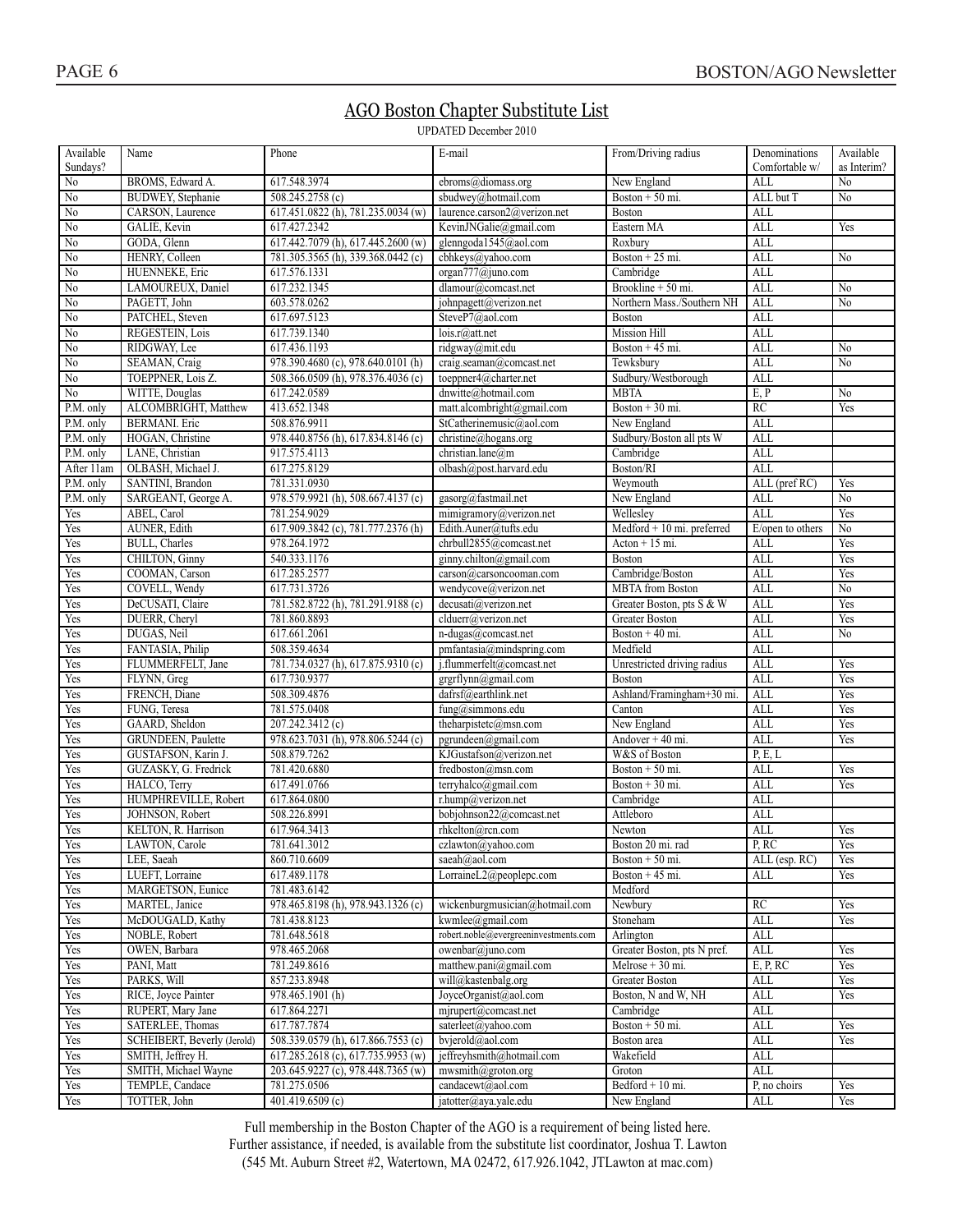# **BOSTON/AGO CONCERT CALENDAR**

#### Friday, December 31, 2010 5:00 pm

Choir of the Church of the Advent (Dwyer, *dir;* Wood, *dir/org*): Lessons & Carols for Christmas: Tomkins, Skempton, Warlock, Dirksen, Sowerby, Britten, Gibbs, Lauridsen, Byrd, Howells, Charpentier. Church of the Advent, 30 Brimmer St, Boston. 617-523-2377 x41 Donation **A** 

#### 9:00 pm

Heinrich Christensen, organ: Bach, Schumann. King's Chapel, 58 Tremont St, Boston. 617-227-2155 1st Night Button  $\boxed{6}$ 

#### 10:00 pm

Margaret Angelini, Joshua Lawton, Brandon Santini, organ: BAGO "First Night" Organ Recital. Arlington St Church, Arlington & Boylston Sts, Boston. www.firstnight.org 1st Night Button **b** 

### Sunday, January 2, 2011

#### 5:00 pm

Trinity Parish Choir (Barney, *dir*): Lessons & Carols. Trinity Episcopal Church, 81 Elm St, Concord MA. 978-369-3715 trinityconcord.org

### Tuesday, January 4 12:15 pm

Brandon Santini, organ: Schumann, de Grigny, Mendelssohn *Sonata I.* King's Chapel, 58 Tremont St, Boston. 617-227-2155 Donation \$3 **b** 

### Thursday, January 6 6:30 pm

Choir of the Church of the Advent (Dwyer, *dir;* Wood, *dir/org*): Solemn Mass of the Epiphany: Victoria, Howells, Monk. Church of the Advent, 30 Brimmer St, Boston. 617-523-2377 x41 Donation **b** 

### Friday, January 7 12:15 pm

Raymond Nagem, organ. Trinity Church, 206 Clarendon St, Boston. 617-536-0944 Don \$5  $\Box$ 

# Sunday, January 9

#### 2:30 pm

Jonathan Ortloff, organ; Allan Ward, drums. Knight Auditorium, Babson College, Wellesley MA. EMCATOS.org

#### 3:00 pm

Boston Boy Choir, St Paul Parish Adult Choir, St Paul Men's Schola (Robinson & Lester, *dirs*; Lester & Swist, *org*): Lessons & Carols for Epiphany & Baptism of the Lord. St Paul Church, 29 Bow & Arrow Sts, Cambridge. 617-868-8658 Free 因

# Tuesday, January 11 12:15 pm

Anthology Vocal Ensemble: Chant, Folk, Jazz, Bourland, Brahms. King's Chapel, 58 Tremont St, Boston. 617-227-2155 Donation \$3 因

# Thursday, January 13 12:15 pm

Michelle Graveline, harpsichord. First Church Boston, 66 Marlborough St, Boston. 617-267-6730 Donation  $\Box$ 

#### Friday, January 14 12:15 pm

Richard Webster, organ. Trinity Church, 206 Clarendon St, Boston. 617-536-0944 Don \$5 h

#### 8:00 pm

Symphonie de Dragons (Ruiz, *dir*), oboe, recorder: The Rise of the French Oboe Band. First Church Congregational, 11 Garden St, Cambridge. BEMF.org

#### Sunday, January 16 4:00 pm

David Briggs, organ: Includes improvisation "Kresge Reawakened" Kresge Auditorium at MIT, Cambridge MA. leonardociampa.com/MIT Free

### Tuesday, January 18 12:15 pm

James Swist, organ: Mendelssohn *Sonata VI,* Clérambault *Suite du 2ème Ton.* King's Chapel, 58 Tremont St, Boston. 617-227-2155 Donation \$3 囚

### Thursday, January 20 12:15 pm

Charles Sherman, harpsichord. First Church Boston, 66 Marlborough St, Boston. 617-267-6730 Donation **b** 

### Friday, January 21 12:15 pm

Nathan Gumbs, organ. Trinity Church, 206 Clarendon St, Boston. 617-536-0944 Don \$5 h

#### 8:00 pm

David Briggs, organ: Bach, Briggs, Howells, Tchaikovsky/ Briggs, Grieg/Briggs, Liszt; improv on submitted themes. Old West Church, Boston MA. 617-739-1340 \$20/10, \$15 OWOS oldwestorgansociety.org  $\boxed{6}$ 

### Sunday, January 23 4:30 pm

Daniel J McKinley, organ:

Prelude Recital: Reubke *Sonata on the 94th Psalm.*

### 5:00 pm

Choir of the Church of the Advent (Dwyer, *dir;* Wood, *dir/org*): Solemn Evensong & Benediction: Howells, Rose, Willaert, Lemon. Church of the Advent, 30 Brimmer St, Boston. 617-523-2377 x141 Donation **b** 

#### 5:00 pm

King's Chapel Choir (Christensen, *dir*): New works by Cooman, Woodman, Carney; Pinkham, Selby, Billings. King's Chapel, 58 Tremont St, Boston. 617-227-2155 Don \$15/10 | A

#### Tuesday, January 25 12:15 pm

The Broken Consort (Lau, *dir*): "When Sense Meets Sensuality: Popular Medieval Melodies" King's Chapel, 58 Tremont St, Boston. 617-227-2155 Donation \$3 囚

# Wednesday, January 26 12:15 pm

Richard Hill, organ; Beth Stafford, piano: Bach, Handel, Fauré, von Suppé. Unity Church, 13 Main St, North Easton MA. 508-238-6081 Free 因

# Thursday, January 27 12:15 pm

Sylvia Berry, harpsichord. First Church Boston, 66 Marlborough St, Boston. 617-267-6730 Donation **b** 

### Friday, January 28 12:15 pm

Kristian Schneider, organ. Trinity Church, 206 Clarendon St, Boston. 617-536-0944 Don \$5 h

#### 8:00 pm

Musicians of the Old Post Road: (chalumeau, bassoon, traverso, violin, viola, cello, harpsichord) Hidden Treasures from the German Baroque: Janitsch, Hasse, Graupner, Heinichen, others. First Parish, Wayland MA. 781-466-6694 \$25/20, 7-17 Free

# Saturday, January 29 3:00 pm

Musicians of the Old Post Road: *See Friday, January 28 at 8:00 pm.* Old South Church, Boston MA.

#### 8:00 pm

The Seraphim Singers (Lester, *dir*; Christensen, *org*): "The Sacred North" Barber *Prayers of Kierkegaard;* Grieg, Nystedt, Hovland, Olsson. St Paul Church, Bow & Arrow Sts, Cambridge. 617-926-0126 \$20/10 9

#### 8:00 pm

Exsultemus: Music for Viols: Byrd, Gibbons, Tomkins. University Lutheran Church, 66 Winthrop St, Cambridge. 857-998-0219 \$15,25,35 -\$5 sts, srs

#### 8:00 pm

Michael Collver, countertenor; El Dorado Ensemble: Dowland consort songs, Lachrimae, lute solos, other works.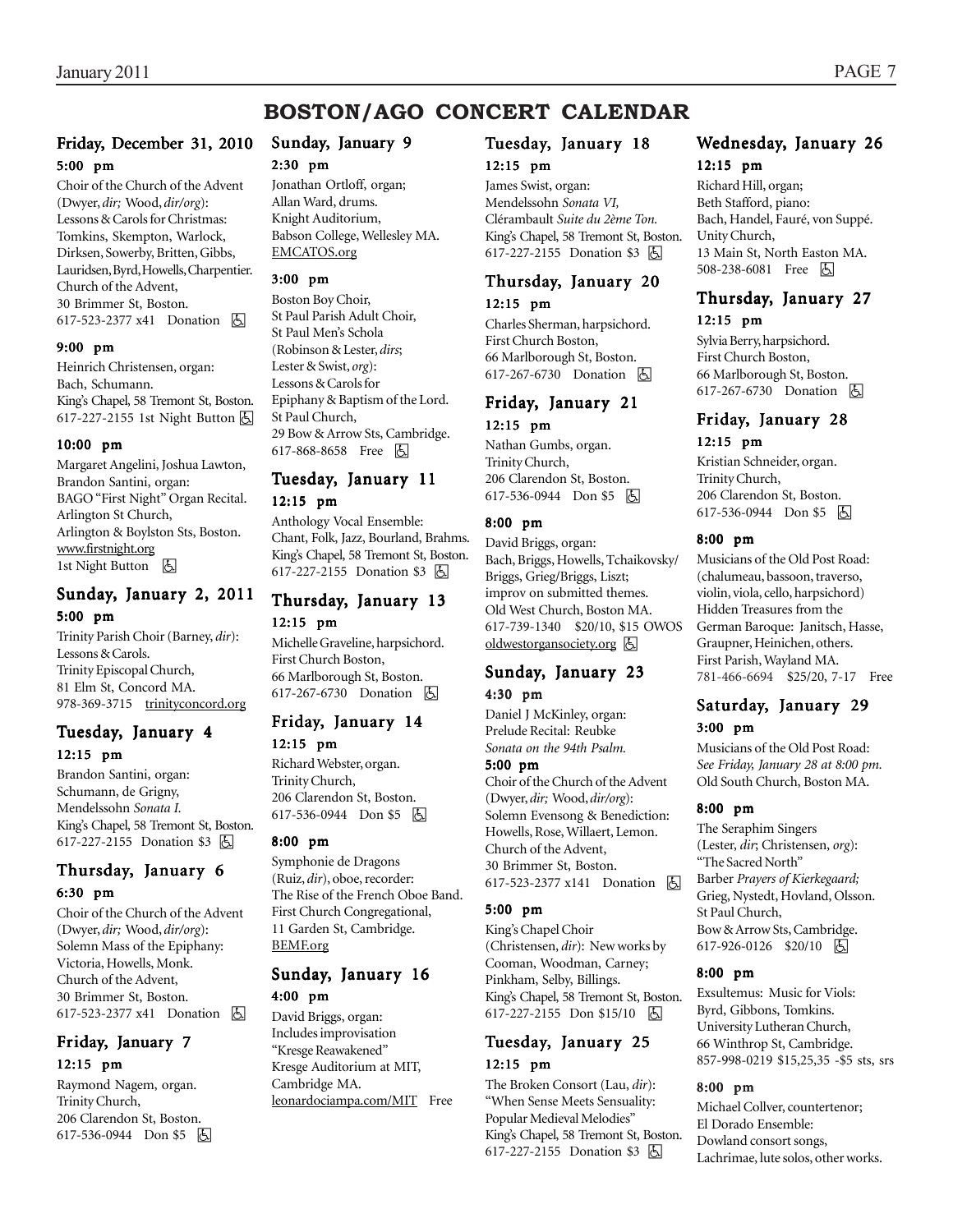Lindsay Chapel, First Church Congregational, 11 Garden St, Cambridge. 617-776-0692 \$22/17 season passes available

# Sunday, January 30 3:00 pm

Michael Collver, countertenor; El Dorado Ensemble: Dowland consort songs, Lachrimae, lute solos, other works. Somerville Museum, One Westwood Rd, Somerville MA. 617-666-9810 \$17/12

#### 3:00 pm

Exsultemus: Music for Viols: Byrd, Gibbons, Tomkins. First Lutheran Church of Boston, 299 Berkeley St, Boston. 857-998-0219 \$15,25,35 -\$5 sts, srs

# Thursday, February 3 12:15 pm

Christa Rakich, harpsichord. First Church Boston, 66 Marlborough St, Boston. 617-267-6730 Donation **b** 

### Friday, February 4 12:15 pm

Michael Murray, organ. Trinity Church, 206 Clarendon St, Boston. 617-536-0944 Don \$5 &

#### 8:00 pm

Schola Cantorum of Boston (Jodry, *dir*): Schütz *Musicalische Exequien,* Purcell *Funeral Sentences.* Church of St John the Evangelist, 35 Bowdoin St, Boston. ScholaCantorumBoston \$25 gen/20 srs/8 sts

### Saturday, February 5 8:00 pm

Schola Cantorum of Boston. *See Friday, February 4 at 8:00 pm.* St Joseph's Church, 86 Hope St, Providence RI.

### Sunday, February 6 3:30 pm

"2": Mary Jane Rupert, harp; Peter H Bloom, flutes; Frank Grimes, violin: Vercoe, Debussy, Saint-Saëns, Françaix. Meeting House of the First Universalist Society,

262 Chestnut St, Franklin MA. \$15/10, \$5 music sts, < 12 free 25% discount for all 4 concerts 508-520-9238 liveartsinfo@gmail.com

# 4:00 pm

Schola Cantorum of Boston. *See Friday, February 4 at 8:00 pm.* St Paul's Church, 15 St Paul St, Brookline MA.

#### 4:00 pm

Christ Church Evensong Choir (Forster, *dir/org*): Choral Evensong: Howells, White, Sumsion, Hogan, Foster, Dupré. Christ Church, Zero Garden St, Cambridge. 617-876-0200 Donation **b** ccambridge.org

# Thursday, February 10

#### 12:15 pm

Bálint Karosi, harpsichord. First Church Boston, 66 Marlborough St, Boston. 617-267-6730 Donation  $\Box$ 

### Friday, February 11 12:15 pm

Andy Kotylo, organ.

Trinity Church, 206 Clarendon St, Boston. 617-536-0944 Don \$5  $\boxed{6}$ 

### Saturday, February 12 9:30 am

Recorders/Early Music MetroWest Consort coaching with Eric Haas, Sarah Cantor, John Tyson & Sheila Beardslee: "From the Heart" --amorous chansons & madrigals. Trinity Episcopal Church, 81 Elm St, Concord MA. 978-264-0584 \$15 consort visitors

#### 10:00 am to 1:00 pm

Steven A Russell, yogi, musician: "The Conductor: Body, Mind, and Soul" Workshop for Conductors. First Baptist Church, 1580 Mass Ave, Lexington MA. Pre-registration preferred. E-mail: hemiola@optonline.net \$20 stevenarussell.com

### Thursday, February 17 12:15 pm

Jean Rife, harpsichord. First Church Boston, 66 Marlborough St, Boston. 617-267-6730 Donation **b** 

### Friday, February 18 12:15 pm

Michael Smith, organ. Trinity Church, 206 Clarendon St, Boston. 617-536-0944 Don \$5 因

# Saturday, February 19 8:00 pm

Il Giardino Armonico (Giovanni Antonini, *dir/flute*): Castello, Merula, Buonamente, Legrenzi, Vivaldi, Galuppi. Free pre-concert talk at 7 pm. Sanders Theater, Cambridge. BEMF.org

### Sunday, February 20 2:00 pm

Rob Richards, organ; Jeff Pert, cartoonist: "Kids, Kartoons & Kotzschmar" Family Concert followed by organ tour & cartooning for first 200 kids to register. Merrill Auditorium at City Hall, 389 Congress St, Portland ME. 207-842-0800 ticket.portix.com Reserved seating:  $$17/10$  sts  $\Box$ <12 free with ticket; <\$2 srs, AGO

#### 5:00 pm

Heinrich Christensen, organ: Bach Leipzig Chorales, part I. King's Chapel, 58 Tremont St, Boston. 617-227-2155 Don \$15/10 囚

### 5:30 pm

Christopher Boyd Brown, lecturer; Bálint Karosi, organ; FLC Choir; period instruments: "Anatomy of Liturgy" Music in the Lutheran liturgical context. First Lutheran Church, 299 Berkeley St, Boston. 617-283-1905 Free

# PAGE 8 BOSTON/AGO Newsletter

### Wednesday, February 23 12:15 pm

Richard Hill, organ: A Handel Birthday Celebration. Unity Church, 13 Main St, North Easton MA. 508-238-6081 Free 因

# Thursday, February 24 12:05 pm

Janet Hunt, organ. MIT Chapel, Cambridge. leonardociampa.com/MIT Free

#### 12:15 pm

Leon Schelhase, harpsichord. First Church Boston, 66 Marlborough St, Boston. 617-267-6730 Donation **b** 

# Friday, February 25

12:15 pm

Harry Huff, organ. Trinity Church, 206 Clarendon St, Boston. 617-536-0944 Don \$5 因

#### 8:00 pm

Kristian Beziudenhout, fortepiano: The Genius of Mozart. Free pre-concert talk at 7 pm. Sanders Theater, Cambridge. BEMF.org

### Saturday, February 26 8:30 am to 3:15 pm

Merrimack Valley Chapter AGO Mini-Convention XIII. First Calvary Baptist Church, Rt 125 & Mass Ave, North Andover MA. Pre-registration required.

# Next Deadline: January 7 for February Issue

Please send all notices, news, and articles to:

Jim Swist, 34 Jason Street #2, Arlington MA 02476 Or e-mail to swist@comcast.net (please no phone calls) (inline mail text or .doc/.pdf file attachment)

Include: day, date, time, brief description of program, location, address, phone number, price (or donation/free) and whether handicap-accessible.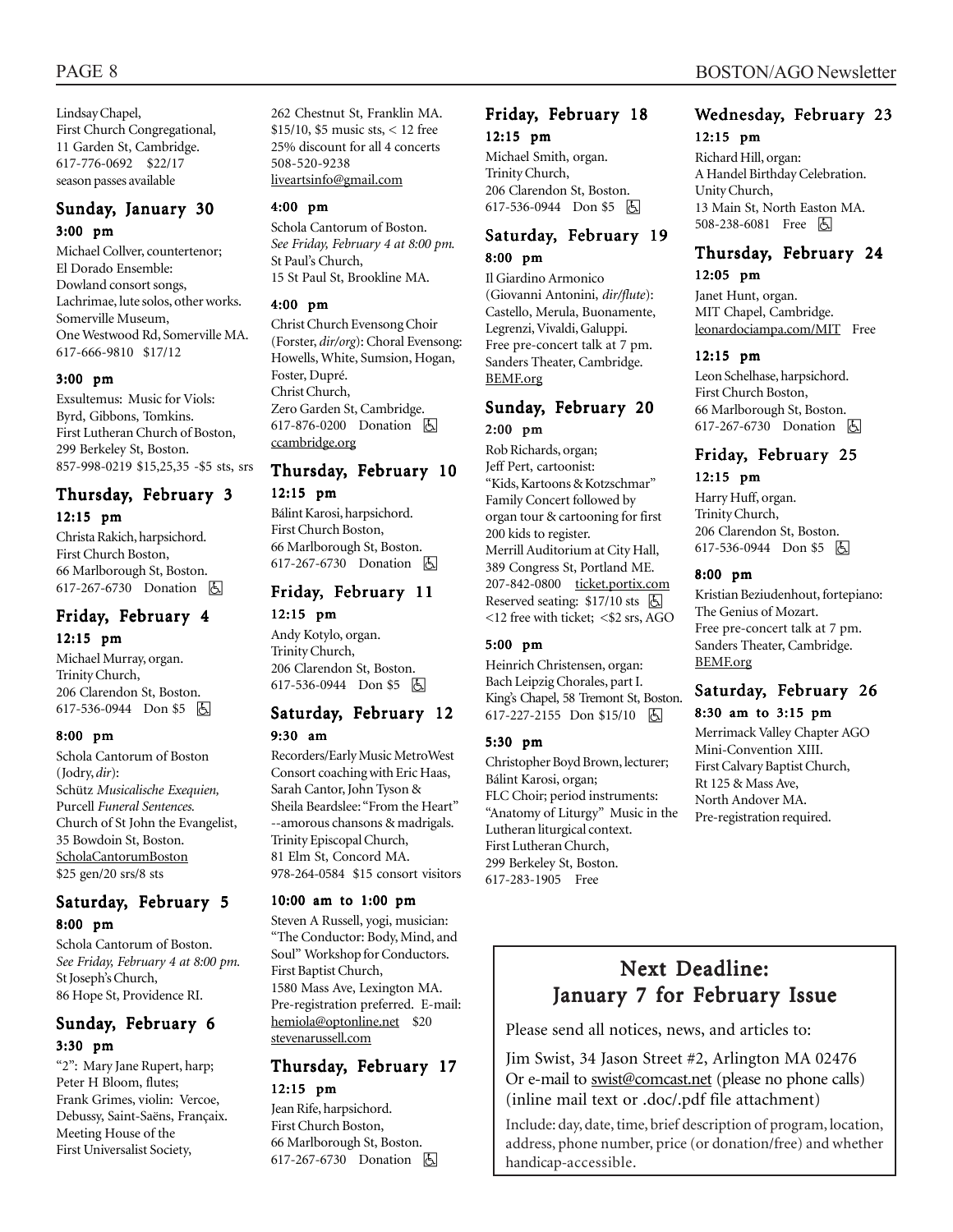# **Placement December 2011**

The date in brackets following a church's name shows when the church first requested a listing. Salary is income paid by the church. Services such as funerals (fn) and weddings (wd) with additional fees are estimated as shown.

#### **ORGANIST/CHOIR DIRECTOR**

| Denomination            | Hours   | Location      | Name of Church                                                            | Organ             | Salary                 | Est. Add'l Comp                 |
|-------------------------|---------|---------------|---------------------------------------------------------------------------|-------------------|------------------------|---------------------------------|
| Episcopal               | $10-12$ | Topsfield, MA | Trinity Episcopal Church [08/10]                                          | Noack             | \$15,000               | $5$ fn/1 wd                     |
| Episcopal               | 4       | Watertown, MA | Church of the Good Shepherd [10/10]<br>(interim; could lead to permanent) | Baldwin           | $$150-$<br>\$250/wk    | $2 \text{ ft}$ / $2 \text{ wd}$ |
| Episcopal               | 20      | Lexington, MA | Church of our Redeemer [09/10]                                            | Gress-Miles       | $$24,000-$<br>26,000   | $3 \text{ ft}$ /2 wd            |
| Episcopal               | 10      | Reading, MA   | Good Shepherd Episcopal Church [07/10]                                    | Olsen             | $$14,500-$<br>\$17,500 | $5 \text{ ft}$ / 4 wd           |
| Evangelical<br>Covenant | 30      | Attleboro, MA | Evangelical Covenant Church [10/10]                                       | Kinzey-Angerstein | \$35,000-<br>\$40,000  | $5 \text{ ft}$ /3 wd            |
| Episcopal               | 22      | Ipswich, MA   | Ascension Memorial Church [10/10]                                         | Fisk              | \$22,836               | $12 \text{ ft}/6 \text{ wd}$    |

#### **ORGANIST ONLY**

| Denomination Hours |         | Location      | Name of Church                           | Organ          | Salary       | Est. Add'l Comp             |
|--------------------|---------|---------------|------------------------------------------|----------------|--------------|-----------------------------|
| <b>UCC</b>         |         | Lincoln, MA   | First Parish in Lincoln, MA [02/10]      | Noack          | \$10,000-    | $10+fn/5-6$                 |
|                    |         |               | [Will consider interim position]         |                | 13,000       | wd                          |
| Episcopal          | $10-12$ | Brookline, MA | Church of our Saviour [06/10]            | Allen          | \$11-13,000  | $4 \text{ ft}/4 \text{ wd}$ |
| <b>UCC</b>         | 10      | Sharon, MA    | First Congregational Church of Sharon    | Roche          | \$250/wk     | $4 \text{ ft}/2 \text{ wd}$ |
|                    |         |               | [08/10]                                  |                |              |                             |
| UCC                | 15      | Holliston, MA | First Congregational Church of Holliston | <b>Schantz</b> | \$13,000     | $3 \text{ ft}/3$ wd         |
|                    |         |               | 10/101                                   |                |              |                             |
| Greek Orthodox     |         | Lynnfield, MA | St George Greek Orthodox Church [11/10]  | Allen          | $$170$ /week | None                        |

Please also see postings at www.bostonago.com for contact information regarding these openings. Some churches here may no longer be receiving names but have not notified placement.

The following positions have been filled: Plymouth Congregational Church, Belmont, MA; St Paul's Roman Catholic Church, Hamilton, MA.

**LISTING YOUR CHURCH ON THIS PAGE** Contact Janet Hunt, Placement Coordinator, at janet.hunt@sjs.edu.



The MIT Office of Religious Life Dr. Robert M. Randolph, Chaplain to the Institute **Proudly Presents:** 

# Organ Recitals in the MIT Chapel

Leonardo Ciampa, Artistic Director

Thursdays 12:05-12:35 Free Admission

Oct. 21 Andrus Madsen Oct. 28 Eric Plutz Nov. 4 Carson Cooman Nov. 11 Helen Ward Mannix Nov. 18 Leonardo Ciampa

Feb. 24 Janet Hunt Mar. 3 Matteo Galli & Francesco Attesti Mar. 10 Yevgeniya Tyltina Mar. 17 Bálint Karosi (Mar. 24 -- no concert) Mar. 31 Duo Cantabrigia

Historic organ by Walter Holtkamp, Sr. (1955)

For more information: http://leonardociampa.com/MIT



The MIT Office of Religious Life Dr. Robert M. Randolph, Chaplain to the Institute **Proudly Presents:** 

# **DAVID BRIGGS**

One of the world's great concert organists  $\mathcal E$  improvisers in the first important organ recital to be held in Kresge Auditorium in decades.

> Program to include the improvisation, "Kresge Reawakened"

Renowned organ by Walter Holtkamp, Sr. (1955)

Sunday, January 16, 2010 at 4 p.m. **Kresge Auditorium at MIT** 

Admission for this historic event is free.

For more information: http://leonardociampa.com/MIT